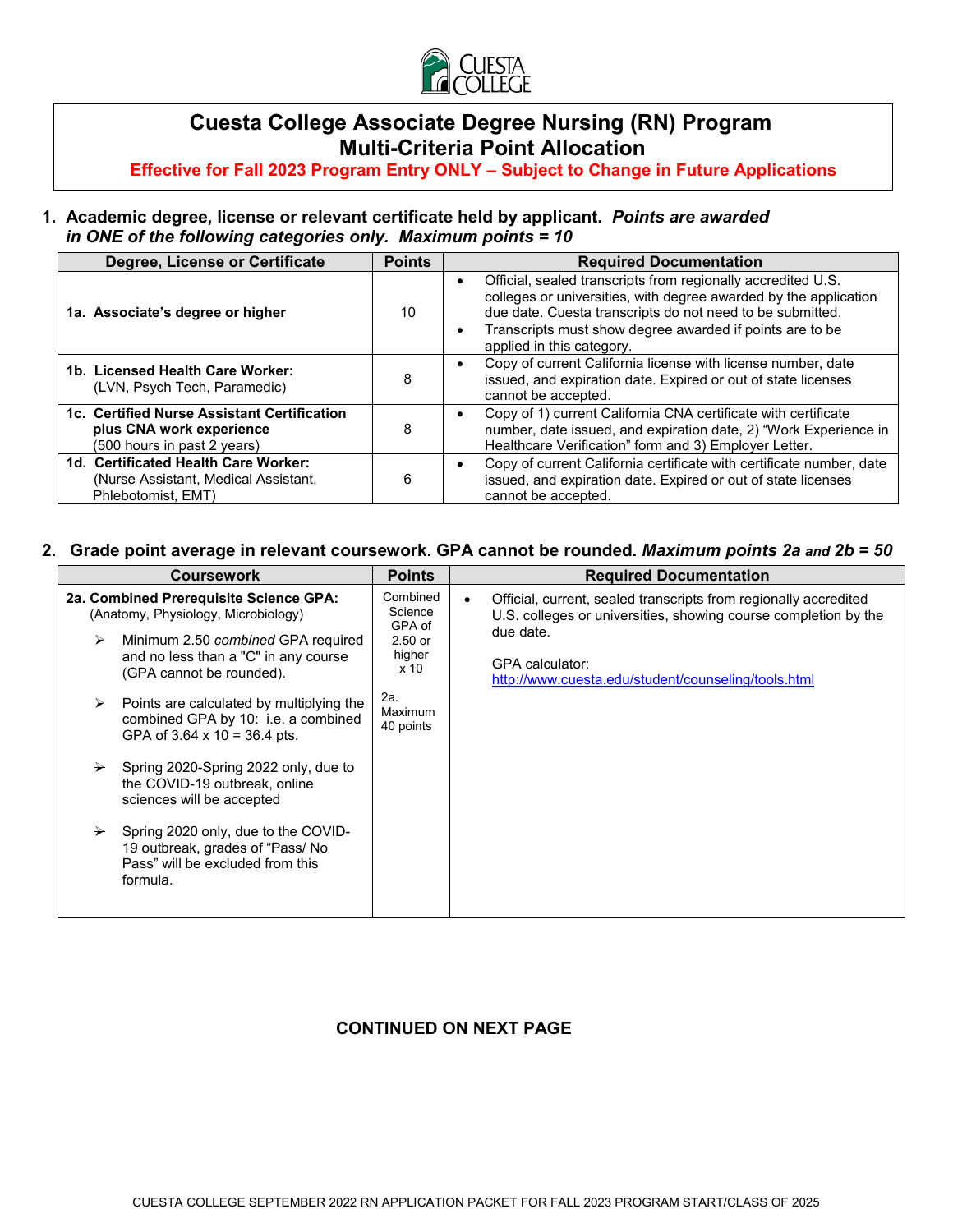| 2b. Combined English AND Math GPA:<br>(English Composition and Associate Degree<br>Math requirement*)<br>No less than a "C" in either course.<br>⋗<br>⋗<br>Points are calculated by multiplying the<br>combined GPA by 2.5. i.e. a combined<br>GPA of $3.64 \times 2.5 = 9.1$ pts.<br>Because this category requires a<br>➤<br>combined English and Math GPA,<br>applicants who have successfully<br>completed English, but have not met<br>the math requirement will not earn<br>points in this category.<br>*The current Associate's Degree math<br>requirement may vary depending on<br>catalog year. A higher level of math is also<br>accepted.<br>Applicants waiving the associate degree<br>math requirement based on having a<br>bachelor's degree and no equivalent math<br>course, or applicants with P/NP grades<br>taken during the Spring 2020 semester<br>only, due to the COVID-19 outbreak, will<br>use the following conversion:<br>TEAS >95% = 4.0 GPA TEAS >85% = 3.5 GPA<br>TEAS >75% = 3.0 GPA TEAS >62% = 2.5 GPA | Combined<br>GPA of<br>$2.00$ or<br>higher x<br>2.5<br>2b.<br>Maximum<br>10 points | Official, sealed transcripts from regionally accredited U.S.<br>$\bullet$<br>colleges or universities showing course completion by the due<br>date.<br>AND/OR<br>Official, AP Scores for accepted courses<br>Advanced Placement (AP) test scores of 3, 4 or 5 for the<br>following courses will be accepted in lieu of coursework:<br>AP English Language & Composition<br><b>AP Calculus AB</b><br>AP Calculus BC<br><b>AP Statistics</b><br>AP Score $5 = 4.0$ GPA<br>AP Score $4 = 3.0$ GPA<br>AP Score $3 = 2.0$ GPA<br><b>GPA</b> calculator:<br>$\bullet$<br>http://www.cuesta.edu/student/counseling/tools.html                                                                                   |
|-----------------------------------------------------------------------------------------------------------------------------------------------------------------------------------------------------------------------------------------------------------------------------------------------------------------------------------------------------------------------------------------------------------------------------------------------------------------------------------------------------------------------------------------------------------------------------------------------------------------------------------------------------------------------------------------------------------------------------------------------------------------------------------------------------------------------------------------------------------------------------------------------------------------------------------------------------------------------------------------------------------------------------------------|-----------------------------------------------------------------------------------|----------------------------------------------------------------------------------------------------------------------------------------------------------------------------------------------------------------------------------------------------------------------------------------------------------------------------------------------------------------------------------------------------------------------------------------------------------------------------------------------------------------------------------------------------------------------------------------------------------------------------------------------------------------------------------------------------------|
| <b>Prerequisite Repeats</b>                                                                                                                                                                                                                                                                                                                                                                                                                                                                                                                                                                                                                                                                                                                                                                                                                                                                                                                                                                                                             | <b>Points</b>                                                                     | <b>Required Documentation</b>                                                                                                                                                                                                                                                                                                                                                                                                                                                                                                                                                                                                                                                                            |
| 2c. Point deduction for repeats in Science or<br>English prerequisite courses earning<br>substandard grades of C-, D, F, I, U, W<br>& FW in prerequisite courses:<br>1 repeat<br>2 repeats<br>3 repeats                                                                                                                                                                                                                                                                                                                                                                                                                                                                                                                                                                                                                                                                                                                                                                                                                                 | -5<br>$-10$<br>Ineligible                                                         | Ineligibility Due to Excessive Repeats and/or Point Deduction<br>$\bullet$<br>Appeal Form<br>In ineligibility situations, both Ineligibility and Point Deduction<br>$\bullet$<br>Appeal Forms should be submitted<br>Your approved appeal decision letter from the September 2021<br>$\bullet$<br>application cycle must be uploaded with this application to be<br>considered. Appeals prior to September 2021 are no longer<br>valid.<br>Refer to Appeal Situations on Page 5 of this instruction packet.<br>$\bullet$<br>Appeal decision letters are to be saved by the applicant to be<br>$\bullet$<br>considered in future application cycles. The nursing department<br>cannot save these for you. |

# **3. Work or volunteer experience.** *Maximum points = 5*

| <b>Work or Volunteer Experience</b>                                                                         | <b>Points</b> | <b>Required Documentation</b>                                                                                                                                                                                                                                                                                                                |
|-------------------------------------------------------------------------------------------------------------|---------------|----------------------------------------------------------------------------------------------------------------------------------------------------------------------------------------------------------------------------------------------------------------------------------------------------------------------------------------------|
| 3a. 200 hours or more working in<br>healthcare, within the last 2 years                                     | 5.0           | Work Experience in Healthcare Verification Form<br>• All work experience must be submitted on the current form with this<br>application to be considered.                                                                                                                                                                                    |
| 3b. 200 hours or more volunteering<br>in healthcare or a nonprofit organization,<br>within the last 2 years | 2.5           | Volunteer Experience in Health Care or a Nonprofit Organization<br><b>Verification Form</b><br>All volunteer experience must be submitted on the current form to<br>be considered.<br>Hours volunteered and signed on the September 2021 volunteer<br>form will be accepted as long as they were completed during the<br>required timeframe. |

# **CONTINUED ON NEXT PAGE**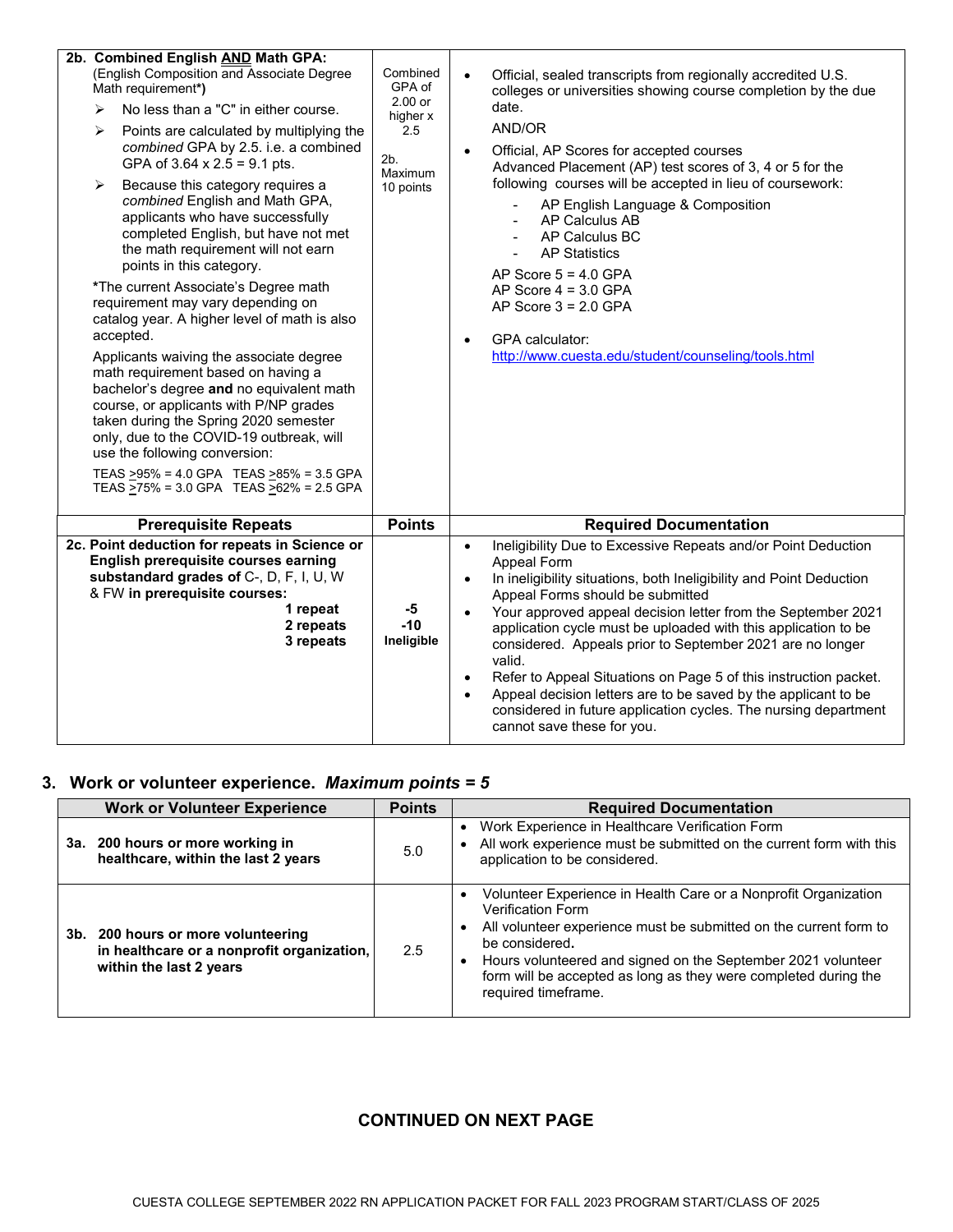#### **4. Life experiences or special circumstances.** *While more than one of the following criteria may apply, only 2.5 points can be awarded in this category. Maximum points = 2.5*

| <b>Life Experience or Circumstance</b>                                                                 | <b>Points</b> | <b>Required Documentation</b>                                                                                                                                                                                                                             |
|--------------------------------------------------------------------------------------------------------|---------------|-----------------------------------------------------------------------------------------------------------------------------------------------------------------------------------------------------------------------------------------------------------|
| 4a. Disability                                                                                         | 2.5           | • Proof of eligibility for Disabled Student Programs and Services<br>(DSPS). Your name must be on document.                                                                                                                                               |
| 4b. Family income                                                                                      | 2.5           | • Proof of eligibility or receipt of financial aid under a program that<br>may include but is not limited to: a fee waiver from the Board of<br>Governors, Cal Grant Program, Federal Pell Grant program; or Cal<br>Works. Your name must be on document. |
| 4c. First generation to attend college                                                                 | 2.5           | • Personal written statement explaining how you meet this category<br>with your name, student id number, and signature.                                                                                                                                   |
| 4d. Need to work - student worked at least<br>part-time while completing RN prerequisite<br>course(s). | 2.5           | • One paycheck stub from the semester you worked while enrolled in<br>RN prerequisite course(s), or a letter from your employer verifying<br>employment on official letterhead. Your name must be on<br>document.                                         |
| 4e. Disadvantaged social or educational<br>environment                                                 | 2.5           | • Proof of participation or eligibility for Extended Opportunity<br>Programs and Services (EOPS). Your name must be on document.                                                                                                                          |
| 4f. Difficult personal or family situation or<br>circumstances                                         | 2.5           | • Personal written statement describing your difficult situation that<br>has occurred within the past 5 years including your name, student<br>id number, and signature. Supporting documentation may be<br>requested to verify what has happened.         |
| 4g. Veteran status                                                                                     | 2.5           | • Copy of form DD214. Your name must be on document.                                                                                                                                                                                                      |
| 4h. Refugee status                                                                                     | 2.5           | • Documentation or letter from USCIS. Your name must be on<br>document.                                                                                                                                                                                   |

### **5. Proficiency in languages other than English. Applicant may be proficient in more than one additional language but only 2.5 points can be awarded in this category.** *Maximum points = 2.5*

| Proficiency in languages other than English*                                                                                                                                                                                                                                       | <b>Points</b> | <b>Required Documentation</b>                                                                                                                                                                                                                                                                                                                                                                                                                                                                                                                                                                                                                                     |
|------------------------------------------------------------------------------------------------------------------------------------------------------------------------------------------------------------------------------------------------------------------------------------|---------------|-------------------------------------------------------------------------------------------------------------------------------------------------------------------------------------------------------------------------------------------------------------------------------------------------------------------------------------------------------------------------------------------------------------------------------------------------------------------------------------------------------------------------------------------------------------------------------------------------------------------------------------------------------------------|
| Credit awarded for languages as identified by the<br>Chancellor's Office, not limited to:<br>American Sign Language<br>⋗<br>Arabic<br>⋗<br>Chinese<br>⋗<br>Farsi<br>⋗<br>Russian<br>⋗<br>Spanish<br>⋗<br>Tagalog<br>⋗<br>Languages of Indian Subcontinent &<br>⋗<br>Southeast Asia | 2.5           | • Verification of Proficiency in a Language Other than English<br>Form<br>• Previous language points are no longer valid. The verification form<br>must be submitted on the current form with this application to be<br>considered.<br>* Coursework does not equate to proficiency. Applicant must<br>have the ability to speak, interpret, and write in the language at a<br>conversational level as well as be able to translate in the<br>healthcare setting. The person verifying language ability may not<br>be a relative or family member. Applicants claiming proficiency<br>may be asked to verify this through assessment testing at Cuesta<br>College. |

#### **CONTINUED ON NEXT PAGE**